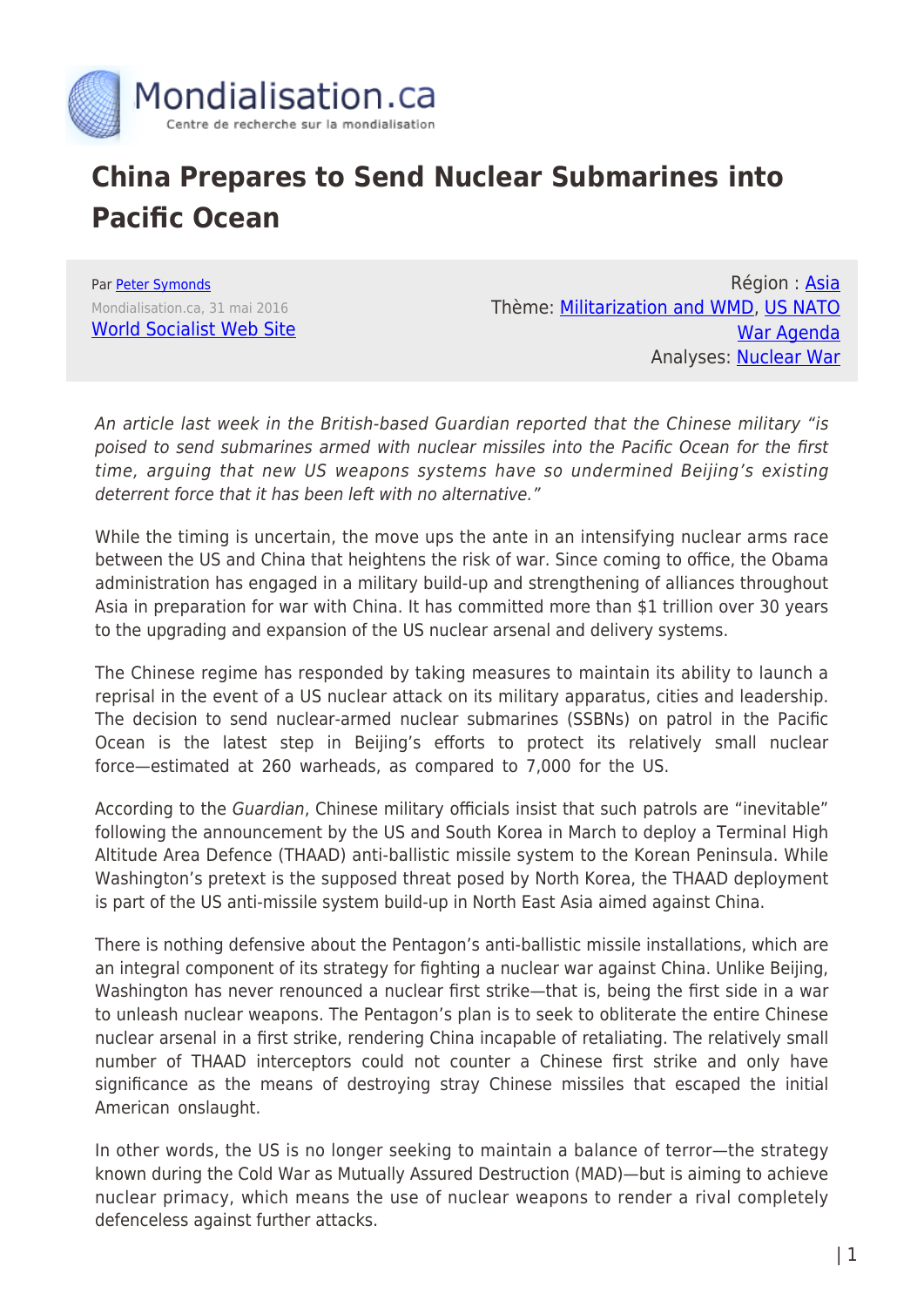An article in the prestigious US-based *Foreign Affairs* magazine a decade ago entitled "The Rise of US Nuclear Primacy" provoked furious denials by the Pentagon and the White House. Nevertheless, behind a phony campaign of championing nuclear disarmament, the US has been striving to achieve nuclear primacy over any potential rival—especially Russia and China.

The article focussed primarily on Russia, which has a far more extensive and sophisticated nuclear force. Nevertheless, its analysis of Chinese nuclear capabilities goes a long way to explaining China's moves to ensure that its nuclear weapons would not be completely wiped out in a US attack. It stated:

"China's nuclear arsenal is even more vulnerable to a US attack [than Russia's]. A US first strike could succeed whether it was launched as a surprise or in the midst of a crisis during a Chinese alert. China has a limited strategic nuclear arsenal. The People's Liberation Army currently possesses no modern SSBNs or long-range bombers. Its naval arm used to have two ballistic missile submarines, but one sank, and the other, which had such poor capabilities that it never left Chinese waters, is no longer operational.

"China's medium-range bomber force is similarly unimpressive: the bombers are obsolete and vulnerable to attack. According to unclassified US government assessments, China's entire intercontinental nuclear arsenal consists of 18 stationary single-warhead ICBMs. These are not ready to launch on warning: their warheads are kept in storage and the missiles themselves are unfueled. (China's ICBMs use liquid fuel, which corrodes the missiles after 24 hours. Fuelling them is estimated to take two hours.) The lack of an advanced early warning system adds to the vulnerability of the ICBMs. It appears that China would have no warning at all of a US submarine-launched missile attack or a strike using hundreds of stealthy nuclear-armed cruise missiles."

Over the past decade, the Chinese military has taken strenuous steps to remedy these major deficiencies. It has built solid-fuel missiles, constructed four Jin-class nuclear ballistic missile submarines, reportedly developed a mobile rail-mounted missile, improved its early warning systems and taken other counter measures. However, China's arsenal remains small and vulnerable and many of the technologies are generations behind those of the United States.

Wu Rigiang, a Chinese academic from Renmin University in Beijing, told the Guardian that China's Jin or Type 094 nuclear submarines were too noisy and easily located by US attack subs, and would never get to the mid-Pacific to enable them to hit continental America. "My argument is that because of the high noise level of the Type 094 and China's lack of experience of running a SSBN fleet, China cannot and should not put 094 in deterrent patrol in the near future," he said.

The concern in the Pentagon about China's nuclear submarines is one of the real reasons behind its "freedom of navigation" provocations in the South China Sea. The US is determined to maintain its free access to these waters, which are directly adjacent to Hainan Island, where the Chinese submarine fleet is based. The Pentagon is determined to be able to track the movements of China's nuclear submarines and thus have the ability to destroy them before they reach the open waters of the Pacific.

US nuclear supremacy poses difficult dilemmas for the Chinese leadership, which up until